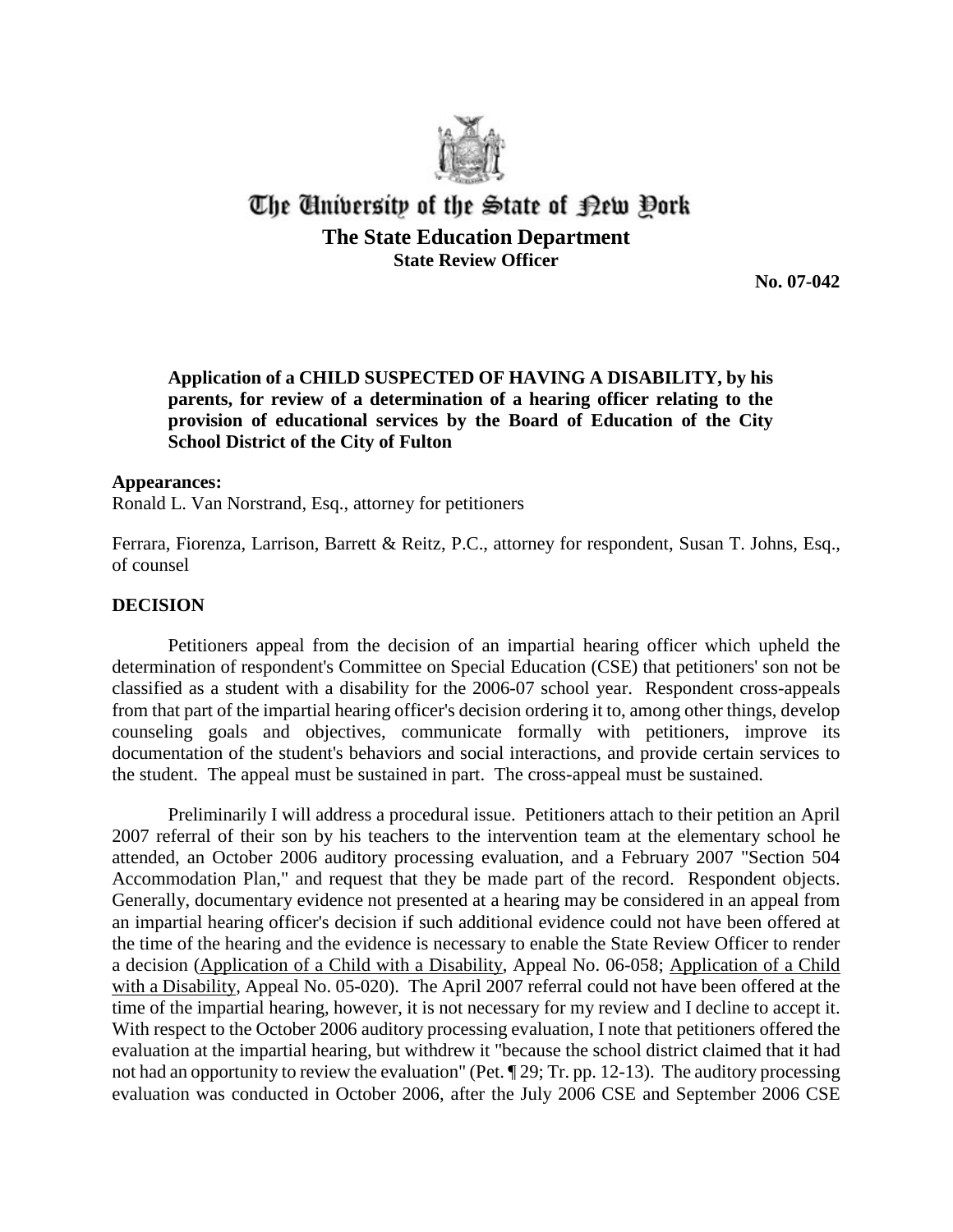made their determinations not to classify the student. It is not necessary for my review and I decline to accept it. Similarly, the February 2007 "Section 504 Accommodation Plan," is not necessary for my review and I decline to accept it.

Petitioners' son was ten years old and in the fifth grade at one of respondent's elementary schools when the impartial hearing began in January 2007. He has average cognitive skills and his reading, math and writing skills are within expectations given his age, grade and ability (Dist. Ex. 11 at p. 7). The student has a history of difficulties in the areas of attention and impulse control, and he lacks understanding of the rules and "nuances" of socially appropriate behavior (Dist. Ex. 64 at pp. 1-2). He also has difficulties with processing sensory information, working memory, planning and organizing, and monitoring his responses and behaviors (Dist. Ex. 13 at pp. 2, 5). In addition, anxiety prevents the student from handling change and transition (id. at p. 1). The student also displays obsessive focusing on particular interests and exhibits some "tic-like" behavior (id.; Parent Ex. 64 at p. 1). In 2006, the student was diagnosed as having an Autism Spectrum Disorder, specifically Asperger's Syndrome (Dist. Exs. 9 at p. 2; 13 at p. 1).

The student began receiving special education and related services when he was in preschool (Parent Ex. 70). For kindergarten, he was classified as having a speech or language impairment and received group speech-language therapy (id. at p. 3). He continued to receive group speech-language therapy in first and second grade (Parent Exs. 68; 69). Also during first and second grade, he received academic intervention services for English language arts (Parent Ex. 57). In May 2004 at the end of the student's second grade year, the CSE determined that the student be declassified and recommended that he receive declassification support services to begin September 2004 (Dist. Ex. 3). The CSE noted that the student's speech had improved, but that he should receive speech services "under speech improvement" in a small group setting (id.). For third grade during the 2004-05 school year, the student attended regular education classes (Dist. Ex. 45). He continued to receive academic intervention services for English language arts and speech improvement services (Dist. Ex. 12; Parent Ex. 56).

The student attended regular education classes in fourth grade during the 2005-06 school year (Dist. Ex. 46). At the student's mother's request, the school psychologist prepared a letter dated March 23, 2006 regarding her son's progress in fourth grade (Dist. Ex. 65 at p. 1). The school psychologist indicated that the student's behavior in and out of the classroom had become increasingly problematic (id.). He further indicated that the student had difficulties with selfcontrol and had received several discipline referrals for arguing and fighting with peers, pushing others in line, using derogatory comments toward other students, talking out in class, arguing with adults, and getting out of his seat repeatedly (id.). He also indicated that the student often interrupted others, put his hands on others, and positioned himself too close to peers when talking, and noted that such behaviors "did little to put [the student] in 'good social standing' with his peers" (id.). The school psychologist also noted that the student had ongoing social difficulties with several peers and complained of being teased (id.). He further noted that the student exhibited ticlike behaviors including coughing and throat clearing, and he described the student as "idiosyncratic" (id.). He indicated that results of the Behavior Assessment System for Children (BASC) completed by the student's teacher and mother showed hyperactivity, depression, attention and withdrawal as problem areas for the student (id.).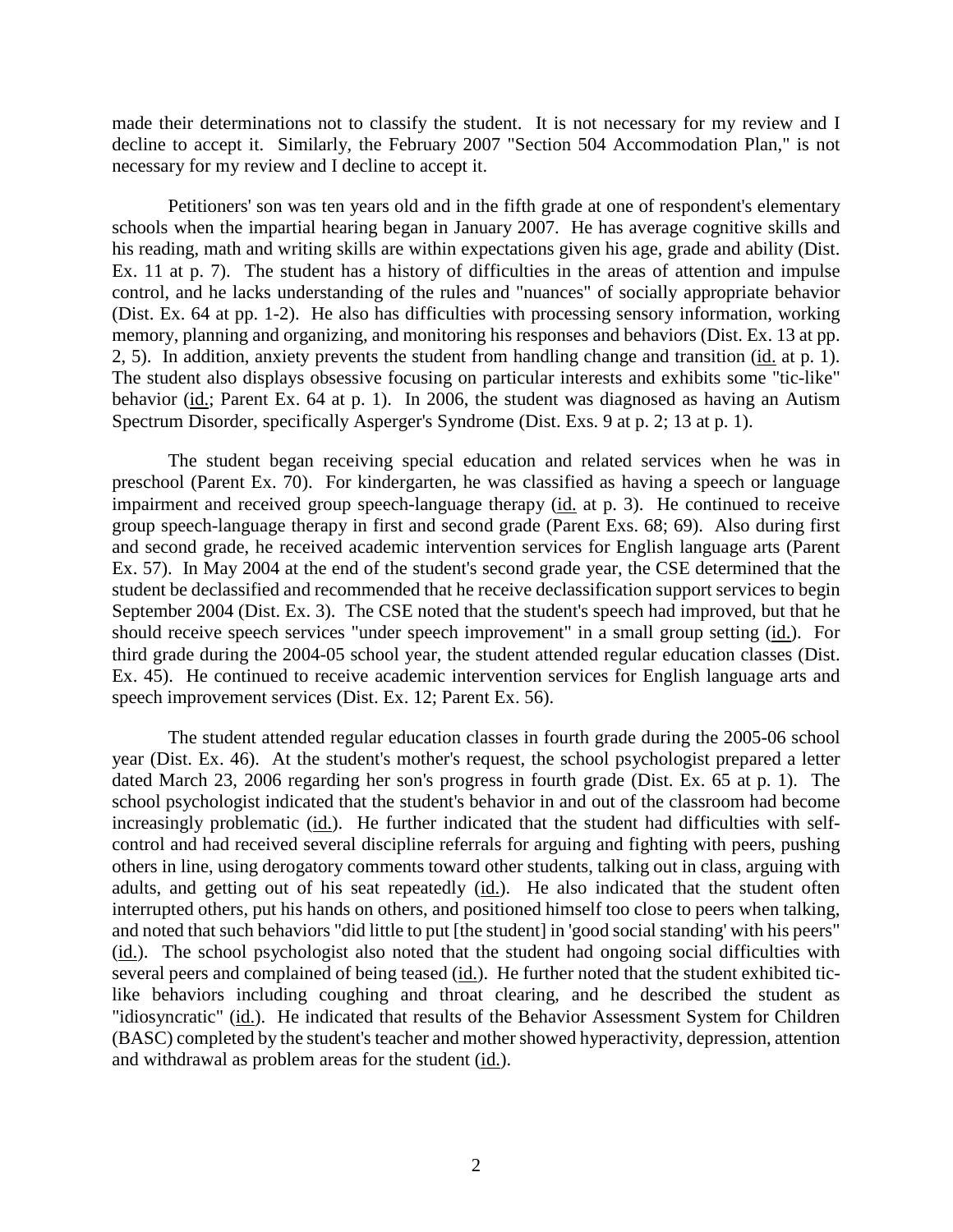On May 3, 2006, toward the end of the student's fourth grade year, the student's mother requested a psychological evaluation of her son (Dist. Ex. 5). She provided consent for referral to the CSE and for her son to be evaluated, and completed a social history on May 12, 2006 (Dist. Exs. 7; 8).

In a letter dated May 3, 2006, the school psychologist updated his March 23, 2006 letter to include results of an Asperger's rating scale completed by the student's mother (Parent Ex. 64 at p. 1). The following behaviors were noted as frequently occurring: child lacks understanding of unwritten rules of social play; child avoids social contact with other children during free time; child needs excessive amounts of reassurance, especially if things are changed or go wrong; child shows emotion out of proportion with the situation; child lacks precision in expression of emotion; when talking to the child, he appears uninterested in speaker's side of the conversation; child has an exceptional long term memory for events and facts; child becomes unduly upset by changes in routines or expectations; and child has poor motor coordination (id. at pp. 1-2). Additional notable behaviors included an "unusual fear or distress due to wearing particular items of clothing, noisy, crowded places and unexpected noises;" a tendency to flap or rock when excited or distressed; and unusual facial grimaces or tics including coughing and throat clearing (id.).

By letter dated June 2, 2006, the student's mother advised respondent's director of special instructional programs and pupil services (SIPPS) that her son had been diagnosed with an Autism Spectrum Disorder and an obsessive compulsive disorder (Dist. Ex. 9).

In a June 8, 2006 observation of the student during recess, the observer indicated that the student actively played on playground equipment, but "kept largely to himself" or "near" other children who played with each other (Dist. Ex. 77). When the whistle blew indicating recess was over, the student immediately ran to line up (id.). The student also was observed during a group language arts lesson in June 2006 (Dist. Ex. 76). The observer completed a chart marking the adaptive and problem behaviors that occurred (id.). The observer noted that the student completed his work quickly and that he was mildly inattentive (id.).

The school psychologist conducted a psychological evaluation of the student on June 15 and 16, 2006 (Dist. Ex. 11). Results of administration of the Kaufman Test of Educational Achievement - Second Edition (KTEA-2) indicated the student's performance across skill areas fell solidly in the average to above average range (id. at pp. 1, 4, 6). The student's decoding and comprehension skills for reading were noted as similar to children his age and were described as "not discrepant" from his cognitive scores (id. at p. 6). The school psychologist reported that the student tended to get confused with word problems that contained a great deal of information as it seemed that he did not know where to start, he took significant amounts of time to solve problems, he engaged in a great deal of self-talk to solve problems, and he responded impulsively (id.). Regarding written language, the student demonstrated a "more than adequate grasp" of the rules of punctuation, capitalization, paragraph formation, and writing a cohesive story (id.). His written products were described as "easy to read, sufficiently detailed and sequential" (id.).

The school psychologist reported the results of the BASC parent and teacher rating scales (Dist. Ex. 11 at p. 6). The BASC student self-report indicated that the student felt he had little control over things in his life and that he often was blamed for things that he did not do (id. at p. 7). In addition, the student reportedly believed that "things go wrong for him even when he tries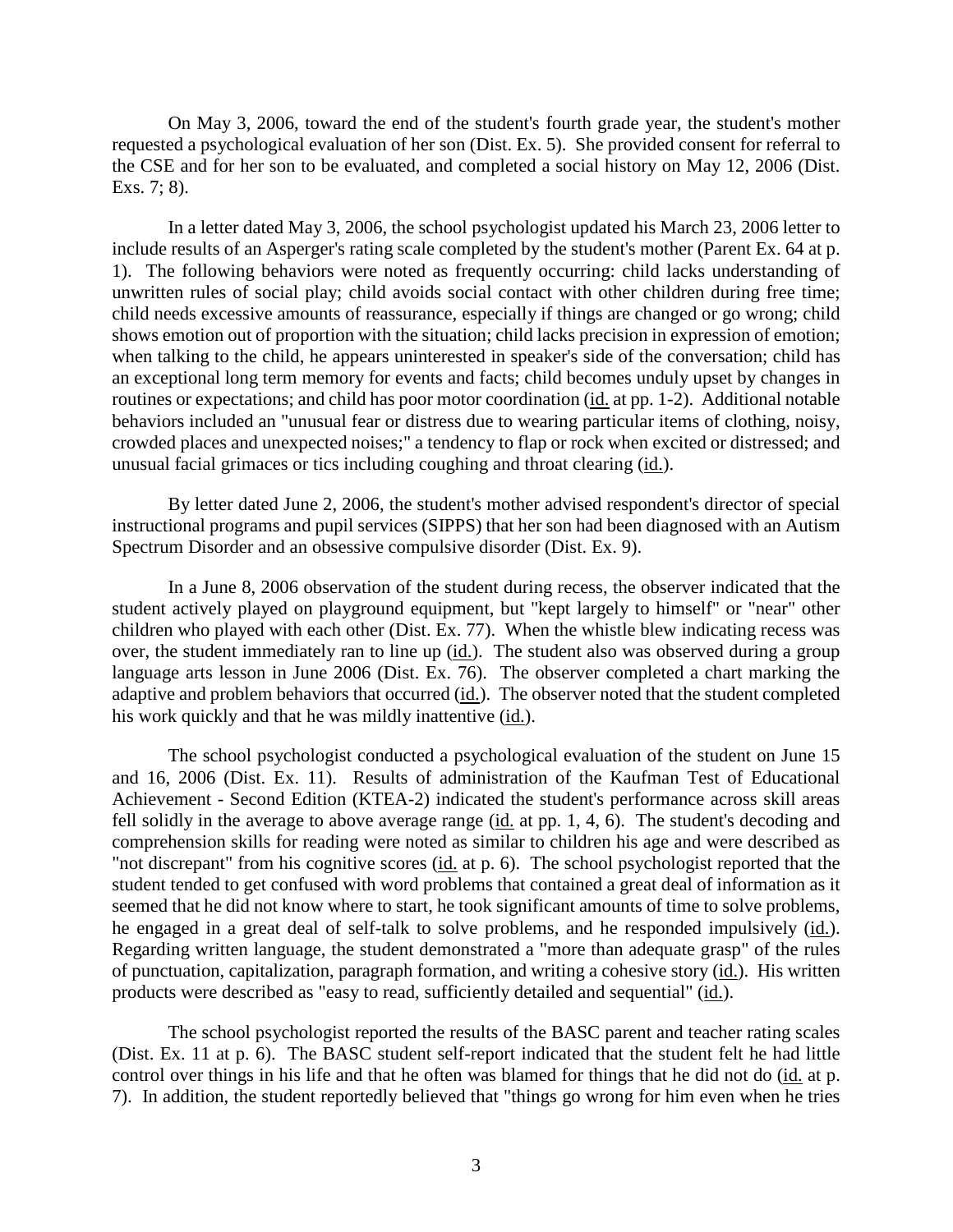hard" (id.). The school psychologist noted that the student's self-report was indicative of the student's anxiety, as well as his perception that other children hate to be with him and that they almost always make fun of him (id.).

The school psychologist concluded that the student's average cognitive skills in conjunction with his reading, math, and writing skills that were all within age, grade, and ability expectations "casts doubt" on the existence of an educational disability (Dist. 11 at p. 7). He noted that the frequency and intensity of the student's social and behavior difficulties "seem to be strongly correlated with when [the student] started taking medication" (id.). The school psychologist further indicated that it was unclear if the student's behaviors were the result of autism or if the behaviors were exacerbated by his medication, which, he noted, could have side effects of anxiety, irritability, hostility, impulsivity, and restlessness (id. at pp. 7-8).

The school psychologist recommended that the student not be designated as a child with an educational disability, but that he might be eligible for a plan pursuant to Section 504 of the Rehabilitation Act of 1973 (29 U.S.C. §§ 701-796[*l*] [1998]) (Section 504) (Dist. Ex. 11 at p. 8). He recommended numerous interventions and supports to be incorporated into a Section 504 accommodation plan including providing the student with reassurance and encouragement rather than correction and criticism at the rate of 4:1; seating the student away from distractions; standing next to the student when giving directions or presenting lessons; checking the student for understanding of oral directions; providing and checking an agenda; sending positive notes home when the student had a good day or made good choices; cuing the student to stay on task; ignoring call-outs and reinforcing hand-raising; emphasizing and promoting within the classroom a "no putdowns" policy for all children; allowing the student to improve his social standing by assuming the role of "reinforcer" where he would provide class incentives to students who are doing the "right thing;" breaking assignments, particularly math, into smaller chunks for multistep tasks or assignments; checking with the student to make sure that he was breaking things down into manageable steps; keeping a visual schedule on the student's desk to help him know what materials he needed for each part of the day; providing assistance with organization, especially at the end of the day; and when the student seemed overwhelmed or nervous, providing him with activities he prefers (id. at pp. 8-9). Additional recommendations included supportive counseling to assist the student with social skills and problem solving that involved peers, role playing and chances to "practice" skills and get feedback within the classroom, consultation with the student's doctor and other specialists, and consultation with an adolescent psychiatrist to "tease" out the interaction of the student's medication and his social/behavioral problems (id. at p. 9).

The student and his parents met with a private psychologist who conducted an initial diagnostic evaluation on May 4, 2006 (Dist. Ex. 13 at p. 1). The private psychologist described the student as "high functioning," based on the student's high intelligence and pattern of deficits and strengths (id.). He indicated that the student presented deficits in the areas of qualitative abnormalities in reciprocal social interactions, qualitative abnormalities in communication, and restricted, repetitive and stereotyped patterns of behavior (id.). He further indicated that such deficits were observed on a daily basis when the student's lack of understanding social interactions impact his time with peers (id.). The private psychologist noted that the student's communication patterns lacked reciprocity and pointed to the student's problems with language for social purposes (id.). He further noted that the child displayed obsessive focusing on particular interests, and a high level of anxiety that prevented him from handling change and transitions (id.). The private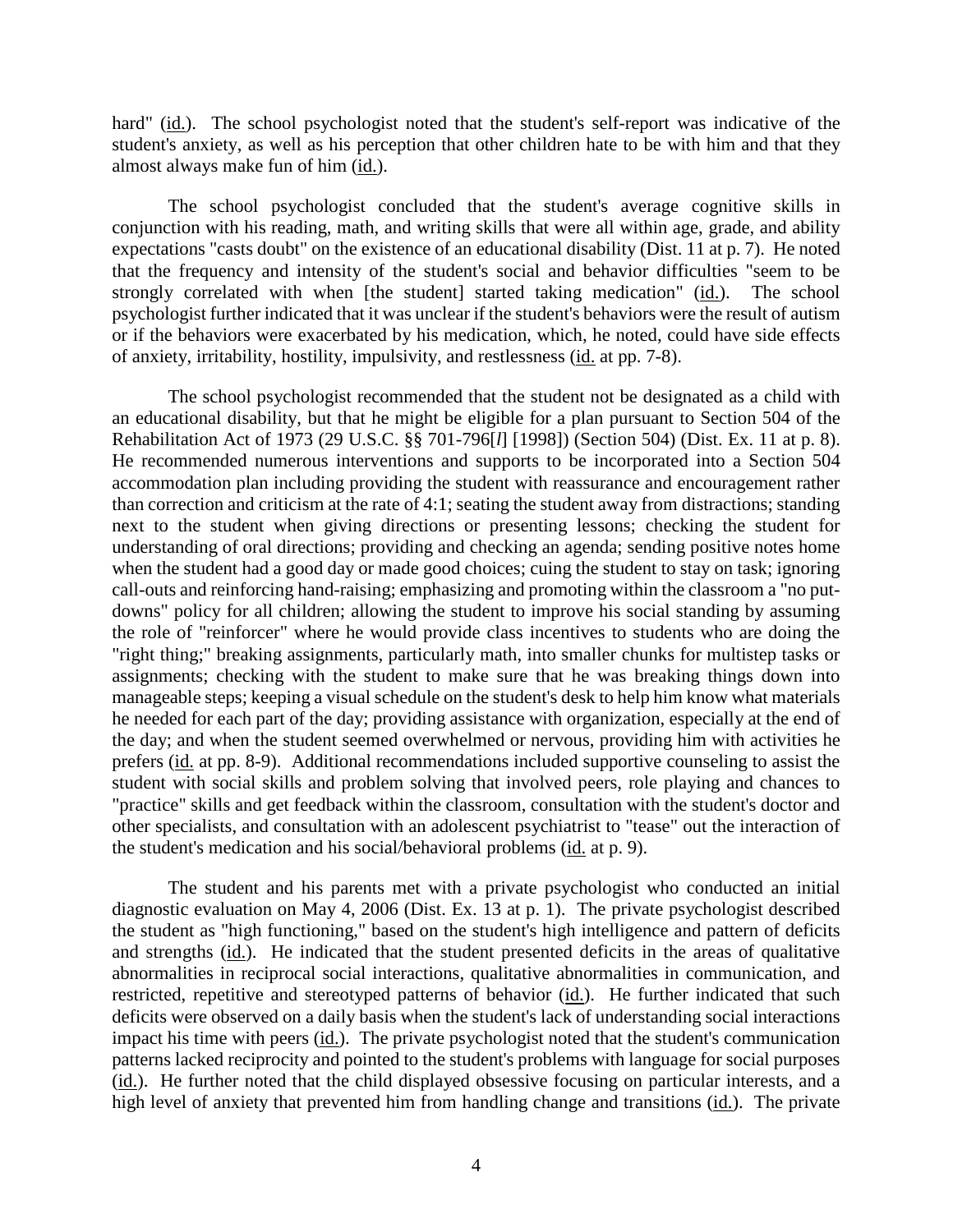psychologist concluded that the child met the criteria for Asperger's Syndrome as set forth in the Diagnostic and Statistical Manual of Mental Disorders, Fourth Edition Text Revision (DSM-IV-TR).

The private psychologist recommended a sensory integration evaluation conducted by an occupational therapist, adapting teaching strategies to assist the student in processing verbal information, repeating lessons in condensed form on different days to address the student's tendency to forget information over time, providing a social skills group in conjunction with pragmatic language intervention by a speech therapist, and recognition of the student's deficits in executive functioning, specifically deficits in inhibiting his behaviors, shifting from one task to another, and with emotional control (Dist. Ex. 13 at p. 2). The private psychologist opined that the student's difficulties with working memory, planning, organizing, and monitoring his responses and behaviors in combination with sensory deficits accounted for or contributed to the decline in the student's compliant behaviors at school (id. at p. 1).

During fourth grade, the student took part in the New York State Testing Program for English language arts (ELA) and mathematics (Dist. Ex. 33). On the ELA examination, the student performed within Level 3, demonstrating an understanding of the ELA knowledge and skills expected at the fourth grade level (Dist. Ex. 47 at p. 10). On the mathematics examination, the student performed within Level 2, requiring referral for academic intervention services **(**Dist. Ex. 33; Parent Ex. 53).

The student's fourth grade fourth quarter progress report showed that with the exception of a C in mathematics, the student earned As and Bs (Dist. Ex. 46). In the Responsibilities of the Learner section of the student's progress report, the student was rated as having weaknesses in the areas of: accepts and follows rules and routines; follows directions; respects the rights, feelings and properties of others; participates cooperatively in group activities; and accepts responsibility for own actions (id.). The student received five disciplinary referrals during his fourth grade year for various behaviors including fighting and physical aggression, and teasing and taunting (Dist. Ex. 30).

Respondent's CSE met on July 25, 2007 (Dist. Ex. 15). The CSE noted that the student had a medical diagnosis of Asperger's Syndrome and discussed the student's difficulties with social interaction at school (id.). The CSE also discussed the student's assessments, noting that the student's cognitive skills were in the average range, that his reading, math, and writing skills were within the expectations for his age, grade and abilities, and that his grades and classroom performance remained in the average to above average range (id.). The student's mother identified the services that she believed should be included on an individualized education program (IEP) (Tr. pp. 45, 413). The CSE determined that the student was not eligible for special education services, but because of his medical diagnosis and need for "environmental accommodations," it recommended that a Section 504 accommodation plan be developed to address the student's needs (id.).

On July 28, 2006, the student's mother met with respondent's superintendent of schools and executive director of instruction and assessment to discuss her concerns regarding the CSE's July 26, 2006 determination not to classify her son and her son's education program for the 2006-07 school year (Dist. Ex. 16). She requested that the CSE review her son's program again (id.).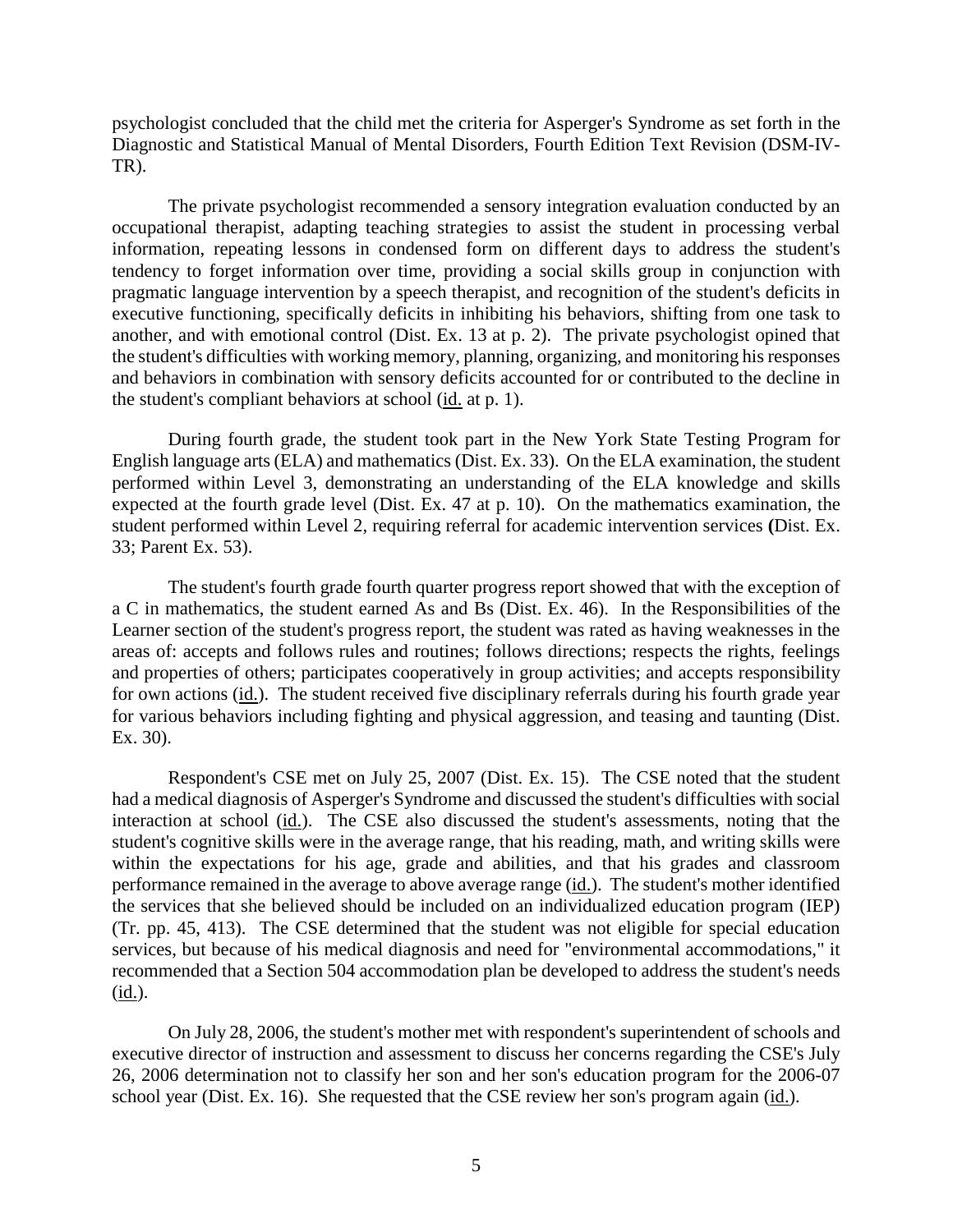On August 21, 2006, respondent's director of SIPPS advised petitioners that their son had been referred to the CSE for an initial evaluation (Dist. Ex. 18). On August 31, 2006, a planning meeting was held (Dist. Ex. 20). The meeting was attended by the student's mother, a friend of the parents, an educational advocate, a representative of the Special Education Training and Resource Center (SETRC), respondent's director of SIPPS, the school principal and the school psychologist (id.). The meeting participants discussed creating a plan to include a parent advocate to assist in communication between home and school in an attempt to "eliminate the animosity that [the student] may be feelings (sic) about school" (id.). The school psychologist suggested that the school continue to directly call the student's mother for good communication (id.). The plan also called for an occupational therapy evaluation, and if recommended, a sensory diet would be put in place by October 2006 (id.). In addition, the plan included a speech evaluation to address pragmatic concerns and a behavior assessment with the school psychologist serving as a point person (id.). The school principal indicated that he would develop a plan for training staff to have an "awareness of Asperger's and its behaviors" and would assign a support person in the cafeteria by September 21, 2006 (id. at p. 2). A plan to address bullying by other students was discussed (id.). The school social worker would work with the student on his social skills and with the students who were bullying (id.). A meeting was scheduled for September 5, 2006 to review the plan with the student's teachers, get their input and share basic information about Asperger's Syndrome with the core teaching team (id.). A CSE meeting was scheduled for September 28, 2006 to review the evaluations and plans (id.).

The student began attending fifth grade in September 2006. At the beginning of the year, the teaching assistant in the student's classroom contacted the student's mother on a daily basis to discuss the student's day at school (Dist. Exs. 16 at p. 1; 32).

One of respondent's school psychologists observed the student on various days in a variety of settings in September 2006 to collect information to prepare a functional behavior assessment (FBA) (Tr. p. 307; Dist. Ex. 28). The student was observed transitioning to class from recess, during recess, in physical education class, in the locker area, at lunch, in the classroom, and outside before school began (id.). The observer noted the student's behavior and social interactions (id.). She also obtained input from the student's teachers (Dist. Ex. 10).

Also in September 2006, respondent's speech-language pathologist conducted an evaluation of the student due to concerns regarding his pragmatic language abilities (Dist. Ex. 23). Results of the Test of Language Development - Intermediate Third Edition (TOLD-I:3) indicated that the student's receptive and expressive language skills were in the average range (id. at p. 2). Administration of the Pragmatics Profile of the Clinical Evaluation of Language Fundamentals - 4 (CELF - 4) yielded a raw score of 147 which was described as indicative of the student exhibiting adequate social communication skills (id.). In addition, in order to assess the student's pragmatic skills with peers and adults, the student was observed in his physical education class and during recess (id. at pp. 2-3). Articulation was informally assessed during connected speech and noted to be characterized by errors for [r] and [l] for all positions in words (id. at p. 1). Based on the results of the TOLD-I:3, the Pragmatics Profile of the CELF-4, the observations, and discussions with classroom teachers, the speech-language pathologist did not recommend therapy for social language, but did recommended that the student receive speech improvement services to address his articulation errors with the [r] and [l] sounds (id. at p. 3).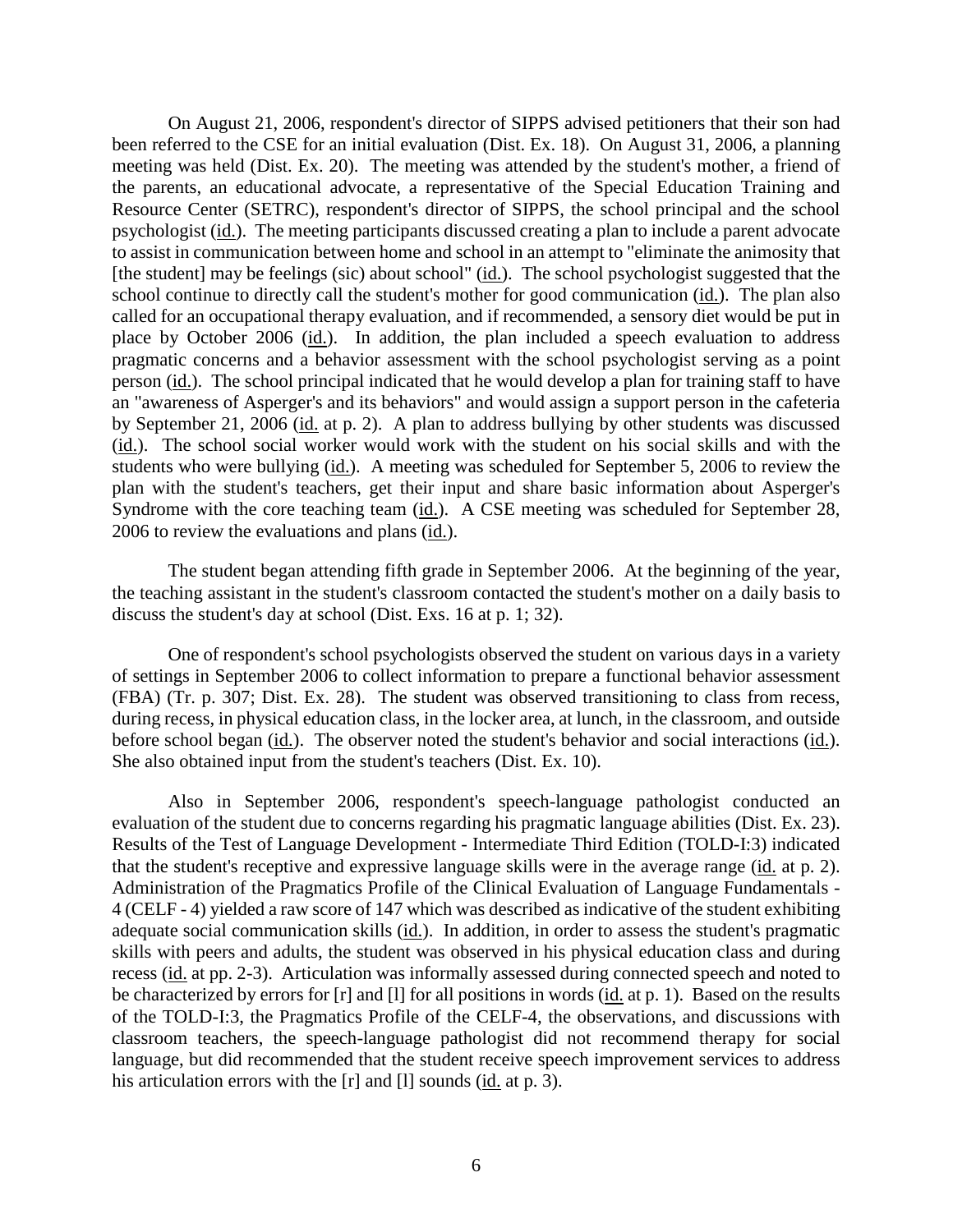In a September 2006 occupational therapy evaluation of the student, the occupational therapist identified areas of concern including sensory processing difficulties, below average scores on visual perceptual testing, postural control and auditory processing (Dist. Ex. 24). She recommended group occupational therapy (id. at p. 4).

On September 27, 2006, the school psychologists who were working with the student drafted an FBA that consisted of at least six target behaviors that the student exhibited, the antecedent, function, and consequence of each behavior, and an intervention to address each behavior (Dist. Ex. 25). The student's targeted behaviors included calling out or shouting out in class, difficulty initiating social interaction in a 1:1 or group situation without adult support, being a less active participant in large group activities, engaging in immature behaviors and immature topics, distancing himself from peers or attempts to initiate interactions in an inappropriate manner in social situations, and relying on teachers/adults to problem solve for him (id. at pp. 1-2).

The CSE met again on September 28, 2006 (Dist. Ex. 26). The CSE Chairperson read a report from the SETRC representative that indicated that the student appeared to react and interact appropriately and that she would continue to monitor the student's activities at school (id.). It was noted that the student's teachers and school psychologist reviewed the draft FBA and recommended changes (id.). The student's classroom teacher reported that the student was doing well academically, but needed to work on organization and sometimes had difficulties with "the structure of behavior in classroom," which she indicated should be covered by the FBA (id.). The speech-language pathologist reported that the student performed well on speech testing and was appropriate in his behavior (id.). She recommended that the student receive speech improvement services "under Part 100, [of the Regulations of the Commissioner of Education] not under IDEA" (id.). The occupational therapist reviewed her evaluation and reported that the student was distracted by loud noises and during transition (id.). She recommended that the student receive group occupational therapy to address sensory issues (id.). The school social worker indicated she had observed the student as he interacted with other students and had been working with him on social appropriateness (id.). The CSE determined that the student did not meet the criteria to be classified as a student with a disability (Dist. Ex. 31).

On November 14, 2006, petitioners filed a due process complaint notice challenging the CSE's determination that their son was not eligible for special education services (Dist. Ex. 1). On November 16, 2006, respondent's Section 504 Committee met and developed an accommodation plan for the student (Dist. Ex. 39). On December 4, 2006, respondent filed a response to petitioners' due process complaint denying that the student met the criteria for classification as a student with a disability (Dist. Ex. 2).

The impartial hearing began on January 21, 2007 and concluded on February 14, 2007 after four days of testimony. The impartial hearing officer rendered her decision on March 21, 2007. She found that petitioners did not prove that their son's educational performance was adversely impacted and upheld the CSE's determination that he was not eligible for special education. In addition, the impartial hearing officer denied petitioners' request for an independent educational evaluation (IEE). However, "in connection with the school district's obligation to remediate," the impartial hearing officer ordered it to document the academic intervention services and/or the Section 504 services it provided to and for the student and to communicate with petitioners about such services including working with petitioners to establish counseling goals and objectives and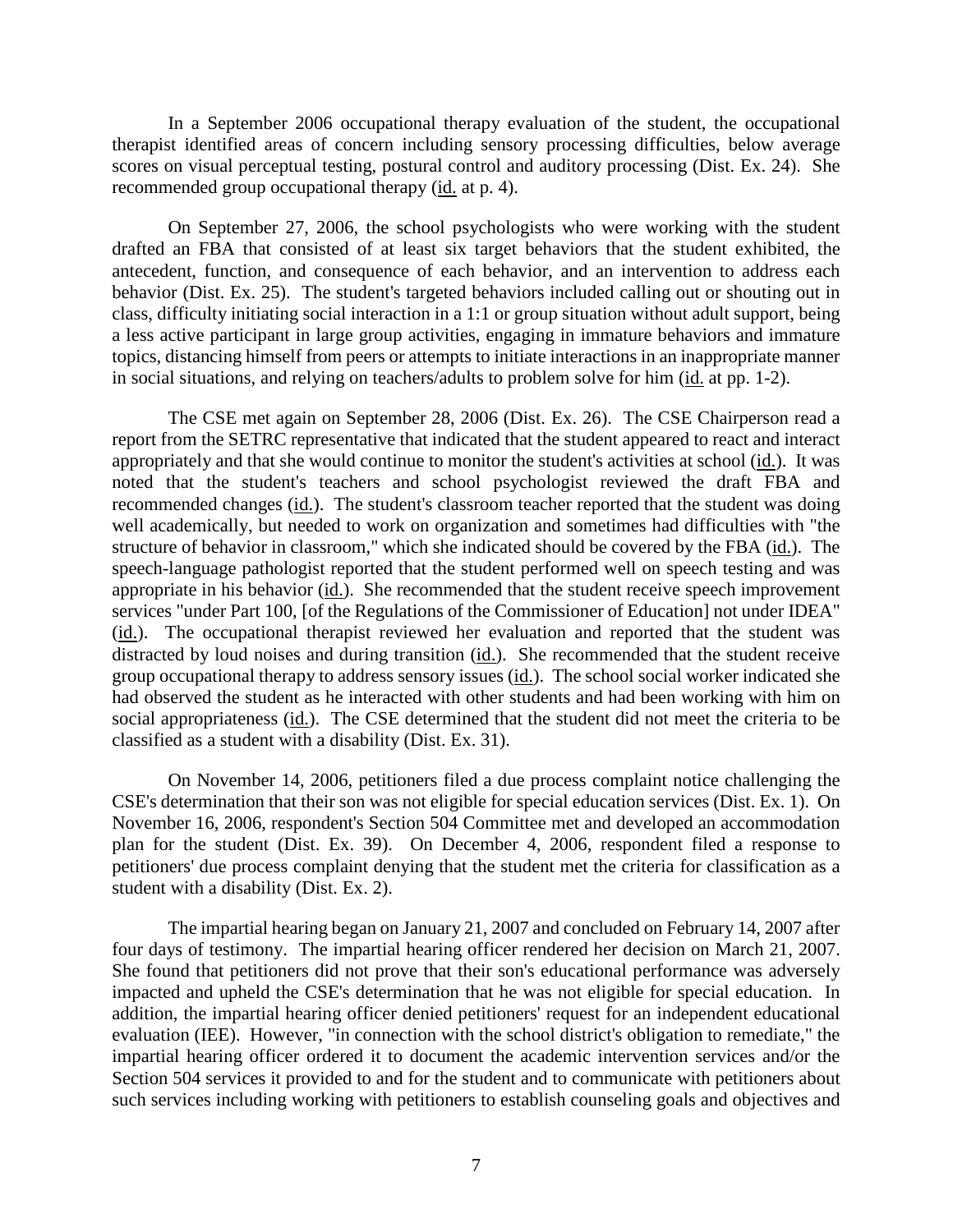reporting on the student's progress, convening monthly or more frequent meetings with petitioners and those charged with developing or implementing the FBA and behavior intervention plan (BIP), and identifying and implementing teaching strategies from which the student would benefit. She further ordered the building principal, school psychologist, school social worker and regular education teacher to meet and discuss with petitioners the advantages and disadvantages of hiring a behavior specialist to assist in the development of the FBA and BIP, and to discuss assigning an aide to the student in order to assist the student's teachers in monitoring the student, keeping him on task and implementing his BIP. In addition, the impartial hearing officer ordered respondent to improve its documentation of the student's behaviors and social interactions and to fully comply with  $8$  NYCRR 200.13.<sup>1</sup>

Petitioners appeal from the impartial hearing officer's decision. They assert that the impartial hearing officer erred in finding that they did not prove that their son's educational performance was adversely impacted by his "Autism/Asperger's syndrome." They request that an SRO overturn the impartial hearing officer's decision and order respondent to identify their son as a child with a disability and prepare and implement an IEP for him. They also seek an IEE to include the development of an FBA and BIP including staff training regarding the BIP. Respondent cross-appeals from that part of the impartial hearing officer's decision ordering it to establish counseling goals and objectives, to report to petitioners on their son's progress toward his goals and objectives, to convene monthly or more frequently with petitioners to develop or implement the FBA and BIP, and to identify and implement teaching strategies from which petitioners' son might benefit. In addition, it asserts that the impartial hearing officer lacked authority to order district staff to meet with petitioners to discuss the advantage of hiring an outside agency to assist in the FBA and BIP process and to discuss whether an aide should be assigned to the student. Respondent also asserts that the impartial hearing officer exceeded her authority in ordering it to improve its documentation of the student's behaviors and social interactions and that she erred in ordering it to comply with 8 NYCRR 200.13.

I will address petitioners' appeal first. Petitioners assert that their son should be identified as a child with a disability, who by reason thereof, needs special education and related services. There is no dispute that the student is diagnosed as having Asperger's Syndrome, which is identified in the record as an Autism Spectrum Disorder (Dist. Exs. 9 at p. 2; 13 at p. 1). However, in order to be classified as a child with a disability, the student must not only have a specific disability, in this case autism, but the disability also must adversely affect the student's educational performance such that the child requires special services and programs (see Application of the Board of Educ., Appeal No. 06-120; Application of a Child Suspected of Having a Disability, Appeal No. 05-090; Application of a Child Suspected of Having a Disability, Appeal No. 01-107; Application of a Child Suspected of Having a Disability, Appeal No. 94-42; Application of a Child Suspected of Having a Disability, Appeal No. 94-36). The disability of autism is defined in federal regulation as "a developmental disability significantly affecting verbal and nonverbal

<sup>&</sup>lt;sup>1</sup> 8 NYCRR 200.13 speaks to educational programs for children with autism.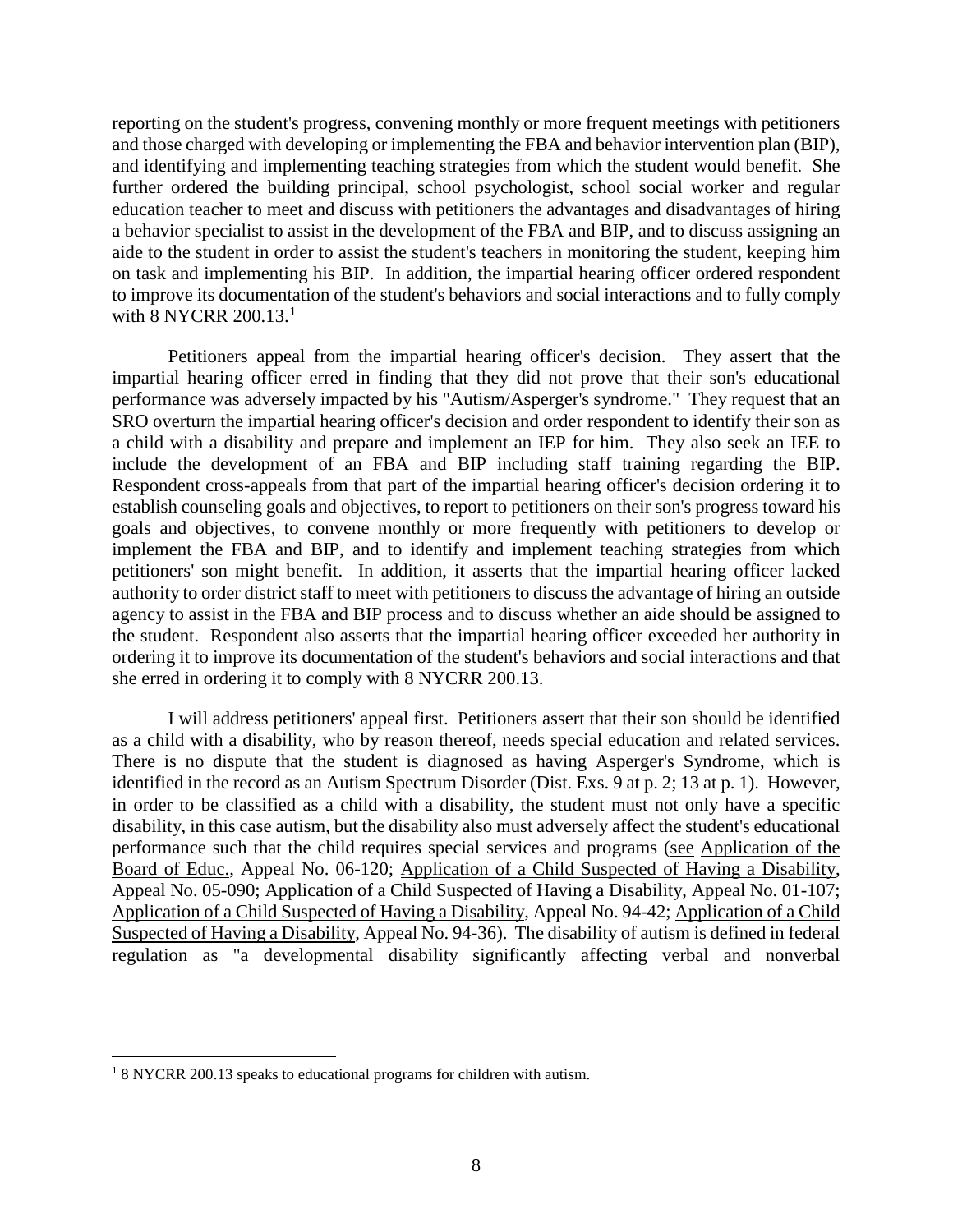communication and social interaction . . . that adversely affects a student's educational performance" (34 C.F.R. § 300.8[a],[c][1][i];<sup>2</sup> <u>see</u> 8 NYCRR 200.1[zz][1]).

As noted above, the impartial hearing officer found that petitioners did not prove that their son's educational performance was adversely affected by his disability and upheld the CSE's determination that he was not eligible for special education. The record shows that when the CSE met in July 2006, the student had completed fourth grade in regular education classes where he earned mostly As and Bs and was promoted to the fifth grade (Dist. Ex. 46). In addition, on the fourth grade ELA examination, the student demonstrated an understanding of the ELA knowledge and skills expected at the fourth grade level (Dist. Ex. 47 at p. 10). Further, testing administered as part of the June 2006 psychological evaluation conducted by the school psychologist showed that the student's reading, math and writing skills were within expectations given his age, grade and ability (Dist. Ex. 11 at p. 7).

The record also shows that during fourth grade, the student began to exhibit behavior difficulties and received several discipline referrals (Dist. Ex. 65 at p. 1). On his fourth quarter progress report, he was rated as having weaknesses in the areas of: accepts and follows rules and routines; follows directions; respects the rights, feelings and properties of others; participates cooperatively in group activities; and accepts responsibility for own actions (Dist. Ex. 46). The school psychologist noted that the student appeared to lack understanding of the nuances of socially appropriate behavior and began to exhibit "tic-like behaviors" (id.). Teachers of special areas, such as physical education and library and computer, noted that the student struggled socially, would speak out or interrupt, did not follow directions, was easily distracted and required redirection (Dist. Ex. 11 at pp. 2-3).

The school social worker testified that she observed the student on one occasion during the 2005-06 school year and that he was very appropriate in the structured instructional setting (Tr. p. 214). She stated that the student sometimes needed reminders to stay on task, but no more than his typical fourth grade peers (id.). The school social worker also testified that she worked with the student approximately four times during the 2005-06 school year, specifically on social skills and that he responded very positively during those sessions (Tr. pp. 213-14). She further testified that during the 2005-06 school year, she worked with the student on a few occasions to help him develop social skills in reaction to some peer conflicts that occurred mostly during recess (Tr. p. 206). She stated that the student participated in peer conflict resolution, which she described as very structured, and indicated that the student was able to identify strategies to avoid conflict, take turns appropriately and respect the personal space of other students (Tr. pp. 209-12).

At the July 2006 meeting, in making its determination that the student was not eligible for special education services, the CSE reviewed the private psychological evaluation report and the school psychologist's report (Tr. pp. 42-43; Dist. Ex. 15). The school principal and the school

 $2$  The Code of Federal Regulations (34 C.F.R. Parts 300 and 301) has been amended to implement changes made to the Individuals with Disabilities Education Act, as amended by the Individuals with Disabilities Education Improvement Act of 2004. The amended regulations became effective October 13, 2006. In this case, none of the new provisions contained in the amended regulations are applicable because all the relevant events occurred prior to the effective date of the new regulations. However, citations herein refer to the regulations as amended because the regulations have been reorganized and renumbered.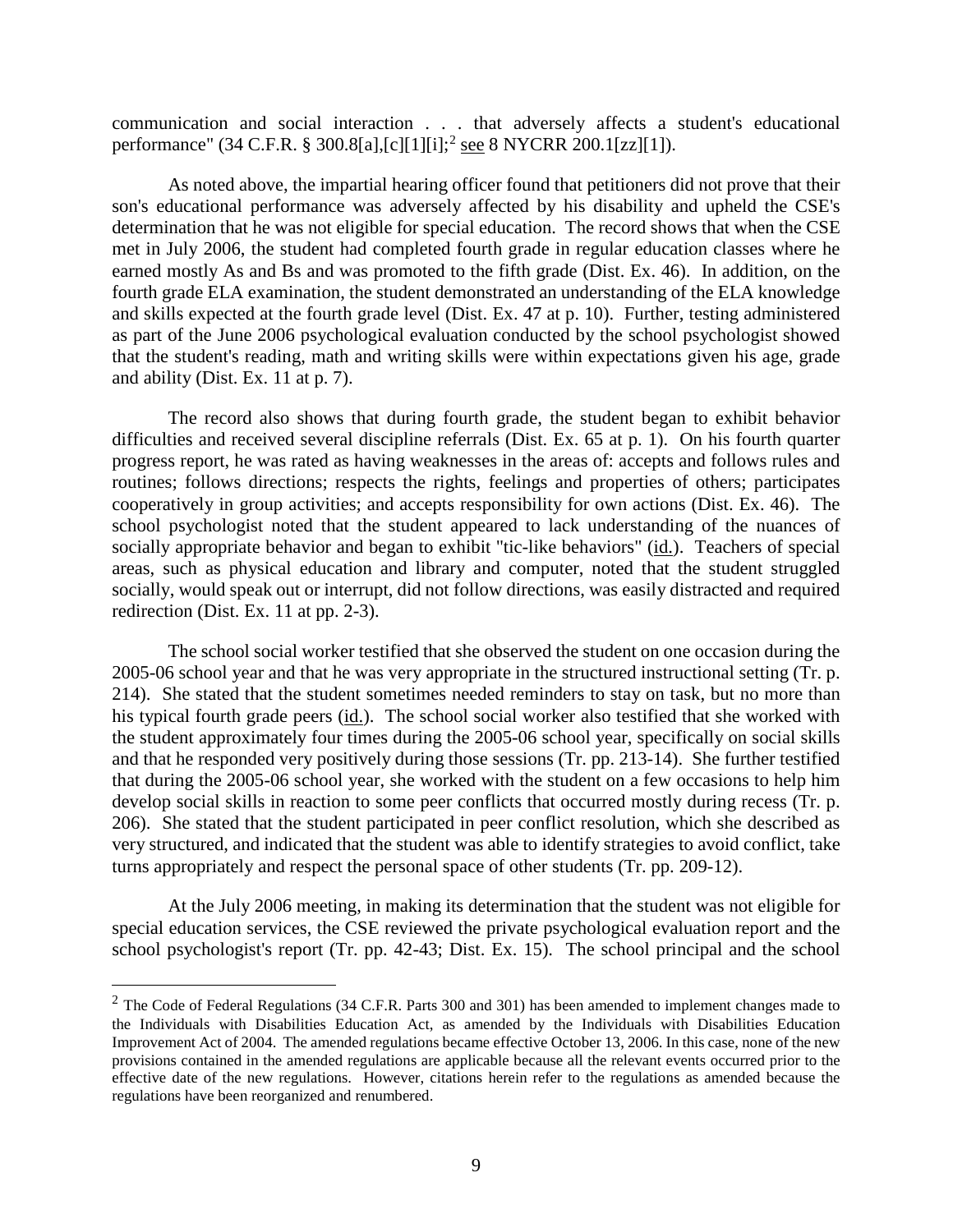social worker discussed their involvement with the student during the 2005-06 school year. The CSE noted that the student's grades and classroom performance remained in the average to above average range. It also noted the student's difficulties with social interaction at school. While the record shows that the student exhibited some behavior difficulties in less structured settings, there is insufficient information in the record to show that the student's needs resulting from his disability adversely affected his educational performance such that special education services were required. With the exception of the student's fourth grade progress report, the record does not include any other information from the student's fourth grade teacher about the student's educational performance. Moreover, the record shows that the student responded positively when working with the school social worker on social skills and participated appropriately in peer conflict resolution (Tr. pp. 209-12, 214). Based upon the information before me, I find that the CSE properly determined that the student was not eligible for special education services when it met in July 2006.

Similarly, I find that the CSE properly determined that the student was not eligible for special education services when it met in September 2006. As noted above, one of the school psychologists observed the student on various days in September 2006 (Dist. Ex. 28). In an observation conducted in class after recess, the student followed teacher directions appropriately, worked steadily and was quiet and attentive during lessons (id. at p. 1). During another classroom observation, the student required several prompts from the teacher to follow directions and to be polite to and respectful of his classmates (id. at pp. 3-4). In less structured settings such as lunch, recess and in the locker area, the school psychologist observed the student attempting to initiate social interaction and having positive exchanges with his peers, as well as having difficulty interacting with his peers or not interacting with his peers at all (id. at pp. 1-4).

The school psychologist also obtained input from the student's teachers in September 2006 (Dist. Ex. 10). The student's regular education classroom teacher advised the school psychologist that academics were not an issue for the student, but expressed concern about the student's failure to take responsibility for his actions (id. at p. 3). The special education teacher in the student's classroom indicated that the student's main difficulty was appropriately initiating social interaction (id. at pp. 1-2). The assistant teacher in the student's classroom indicated that the student did not require additional accommodations to be successful in the classroom, but expressed concern about the student's immature behavior and his difficulty initiating social interaction (id. at p. 2). Special area teachers noted that the student functioned better when interacting individually with other students rather than in a whole group and that the student called out answers or comments quite often and continued to need reminders to raise his hand (id. at p. 1).

The speech-language therapy and occupational therapy evaluations were also conducted in September 2006 (Dist. Exs. 23, 24). The speech-language therapy evaluation report indicated that the student exhibited adequate social communication skills (Dist. Ex. 23). Observations by the speech-language therapist showed that the student followed directions, used good eye contact with the teachers, sought out peers to interact with throughout the activities, played the games appropriately and transitioned well between activities (id.). Results of the occupational therapy evaluation indicated that the student had sensory processing deficits (Dist. Ex. 24).

At the September 2006 meeting, in making its determination that the student was not eligible for special education services, the CSE reviewed the draft FBA, observations of the student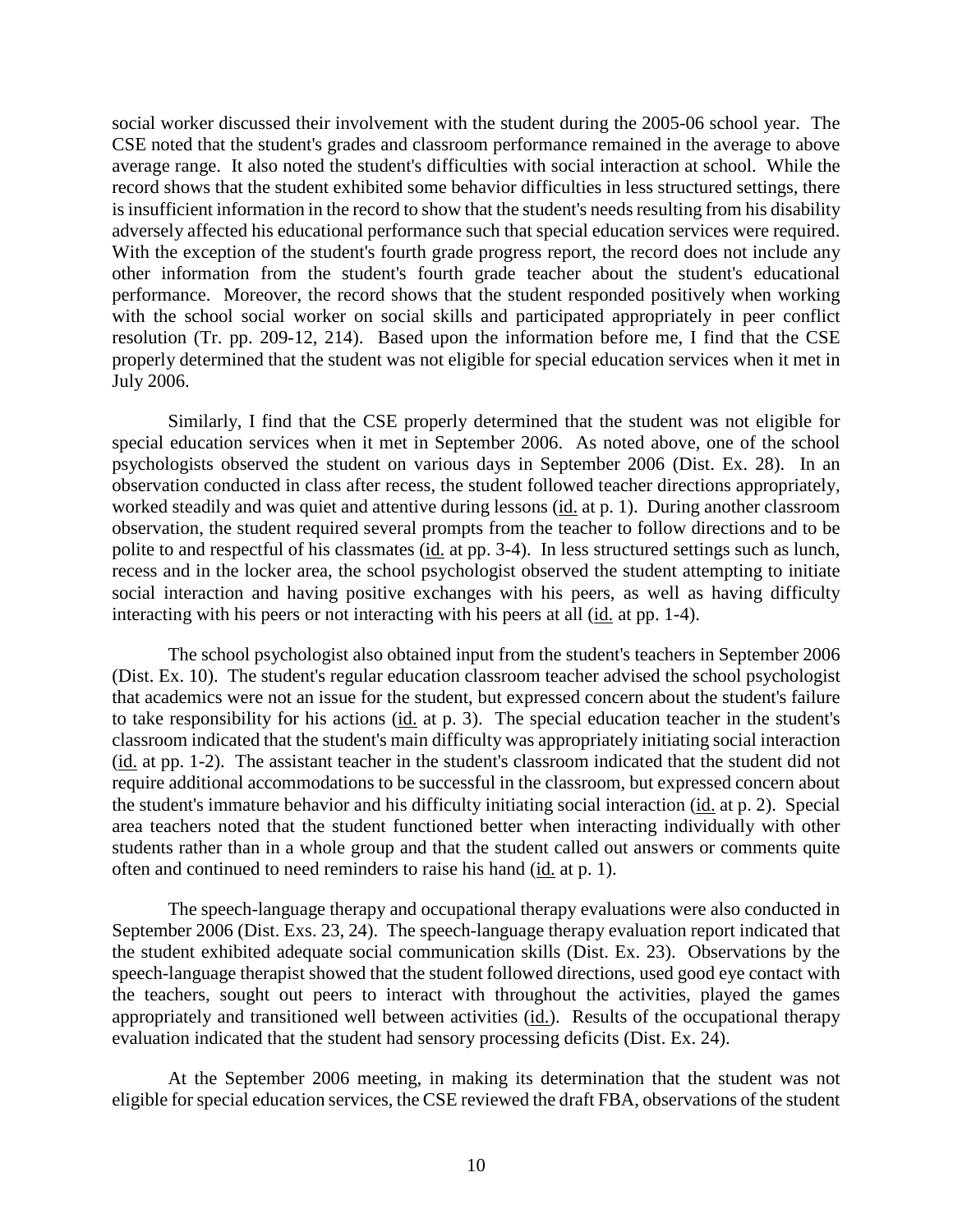and teacher input during the first weeks of school, the speech-language therapy and occupational therapy evaluations, as well as the report from the SETRC representative indicating that the student appeared to react and interact appropriately (Dist. Ex. 31). The student's classroom teacher reported that the student needed to work on organization and sometimes had difficulties with "the structure of behavior in the classroom," which she indicated should be covered by the FBA (id.). The school social worker indicated she had observed the student as he interacted with other students and had been working with him on social appropriateness (id.).

While the record shows that the student exhibited some inappropriate classroom behavior and struggled socially, there is insufficient information in the record to show that the student's disability adversely affected his educational performance such that special education services were required. I note that the student's regular education classroom teacher testified about the strategies she used with the student to address shouting out behavior, which she noted were used with other students in the classroom, and indicated that the strategies were effective for the student, but that he needed constant reminders (Tr. pp. 448-49). The school social worker testified that she met with the student once per week individually to work on "pro social" skills, spatial awareness and recognizing emotions in others (Tr. p. 216). She indicated that there were fewer complaints from peers about spatial awareness issues and that the student had developed some very good strategies to recognize emotions in others (id.). The school social worker also testified that she provided social skills training to the student once per month in a typical setting such as recess, and that he was doing well in that setting (Tr. pp. 220-21). She further testified that the teaching staff was positive about the student's progress and adjustment to the fifth grade classroom and had indicated some improvement in the areas of maintaining personal space, keeping hands off other student's belongings and responding appropriately to peer feedback (Tr. p. 218). She also stated that during lunch, the student "pretty regularly'' sat with a group of students (Tr. p. 217). With respect to the student's sensory processing difficulties, I note that a progress report for the first month of occupational therapy indicated that the student was progressing toward competence in his instructional objectives (Parent Ex. 62). Based upon the information before me, I agree with the impartial hearing officer that petitioners failed to show that their son's disability adversely affected his educational performance such that special education services were required. I note also that petitioners seek no additional services than those that are already being provided.

Petitioners also appeal from the impartial hearing officer's determination that they were not entitled to an IEE at public expense. In their due process complaint notice, petitioners suggested as a proposed solution that an IEE be conducted "to include a functional behavioral assessment and development of an appropriate behavioral intervention plan for implementation with [the student], including staff training regarding the behavior intervention plan" (Dist. Ex. 1 at p. 4). The impartial hearing officer found that petitioners were not entitled to an IEE, and though it was suggested as a proposed solution and was within her authority to do so, she did not request an IEE (34 C.F.R. § 300.502[d], 8 NYCRR 200.5[g][2]). I have no reason to disturb the impartial hearing officer's finding.

I will now consider respondent's cross-appeal. Despite upholding the CSE's determination that the student was not eligible for special education, the impartial hearing officer ordered respondent to, among other things, establish counseling goals and objectives and provide services to the student. I agree with respondent that the impartial hearing officer exceeded her authority. As petitioners have not established their son's eligibility for special education services, they are